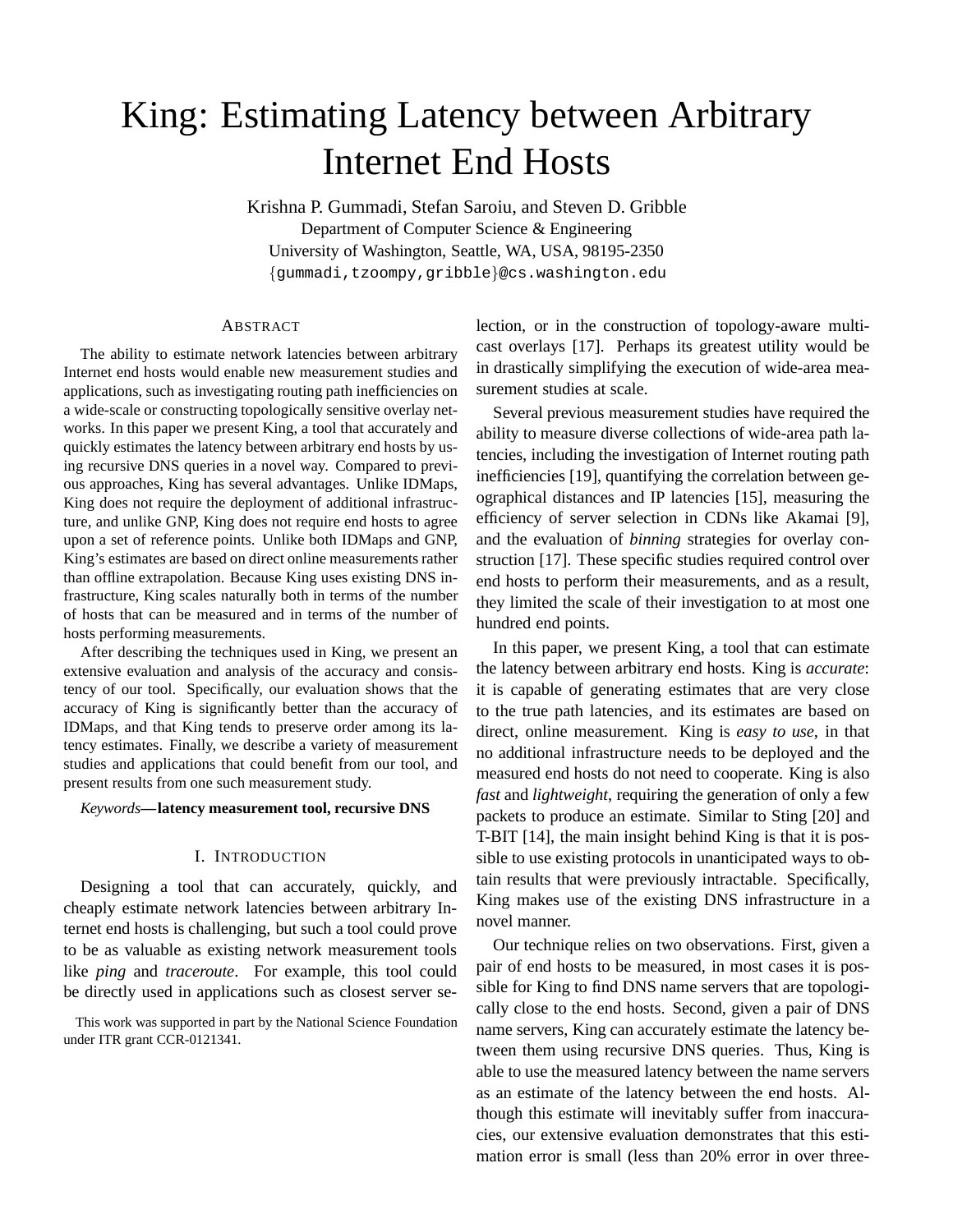

Fig. 1. King estimates the latency between two end hosts by measuring the latency between nearby DNS name servers.

quarters of generated estimates). This error is significantly smaller than that of IDMaps [6], an existing system for path latency estimation.

As King makes use of DNS, it can scale both in terms of the number of end hosts that can be measured and in terms of the number of clients that can use the tool simultaneously. Unlike GNP [12], another existing path latency estimation tool, King does not require active cooperation from end hosts.

The rest of this paper is organized as follows. In Section II, we explain in detail how King uses recursive DNS queries to estimate the latencies between end hosts, and discuss the resulting strengths and weaknesses of our approach. In Section III, we describe existing techniques to estimate Internet path latencies and compare them with King. We present a detailed, quantitative evaluation of the accuracy of our tool in Section IV, including a direct comparison with the accuracy of IDMaps. In Section V, we describe how King can be used in various applications and wide-area measurement studies, and present the results of using King to confirm a previously published result about routing path inefficiencies [19], but at a larger scale. Finally, we conclude in Section VI.

## II. HOW KING WORKS

King is based on two simple observations: most end hosts in the Internet are located close to their DNS name servers (see Section IV-B.2), and recursive DNS queries can be used to measure the latency between pairs of DNS servers. Thus, as shown in Figure 1, it should be possible to estimate the latency between two end hosts by locating nearby name servers and measuring the latency between them.

To measure the latency between two name servers, King issues a recursive DNS query to one name server, requesting it to resolve a name belonging to a domain for which the other server is authoritative. An example of this is shown in Figure 2: King measures the amount of time it takes to issue a recursive query to name server A for the name *xyz.foo.bar*, given that name server B is an authorita-



Fig. 2. The sequence of DNS messages used by King to estimate latency.

tive server for the domain *foo.bar*. Name server A resolves the query by interrogating name server B, and forwarding its reply back to the client. Next, King measures the latency between the client and the name server A, either by using an ICMP ping, or perhaps by issuing an iterative<sup>1</sup> DNS query. By subtracting these two latencies, King produces its estimate of the latency between the two servers.

In the above discussion, we assumed that name server A directly contacts name server B instead of having to traverse the DNS hierarchy. To ensure this, we "prime" name server A with one recursive DNS query to ensure that A caches the fact that B is authoritative for *foo.bar* before King begins its measurement.

To obtain a more accurate latency estimate, King can be configured to measure the query latency multiple times; however, we cannot use the same query *xyz.foo.bar* to obtain the multiple estimates, as after the first attempt the reply would be cached by name server A. Thus, on every attempt, King issues a different query of the form *random\_number.foo.bar*, where random\_number is a large random number. It is very likely that this query is not a valid name in the *foo.bar* domain and in such a case, name server B would reply with a "NXDOMAIN" message.

This simplified description of the tool raises several questions. After posing four such questions, the rest of this section answers them in detail.

1. King approximates the latency between end hosts as the latency between nearby name servers. For the estimates to be accurate, we assumed that King can find name servers A and B that are close to end hosts in network topology. *Given a particular end host, how does King find such a name server?*

 $<sup>1</sup>$ An iterative query has the "recursion desired" bit in its header turned</sup> off; such queries are answered always by the name server from its local cache and are never forwarded.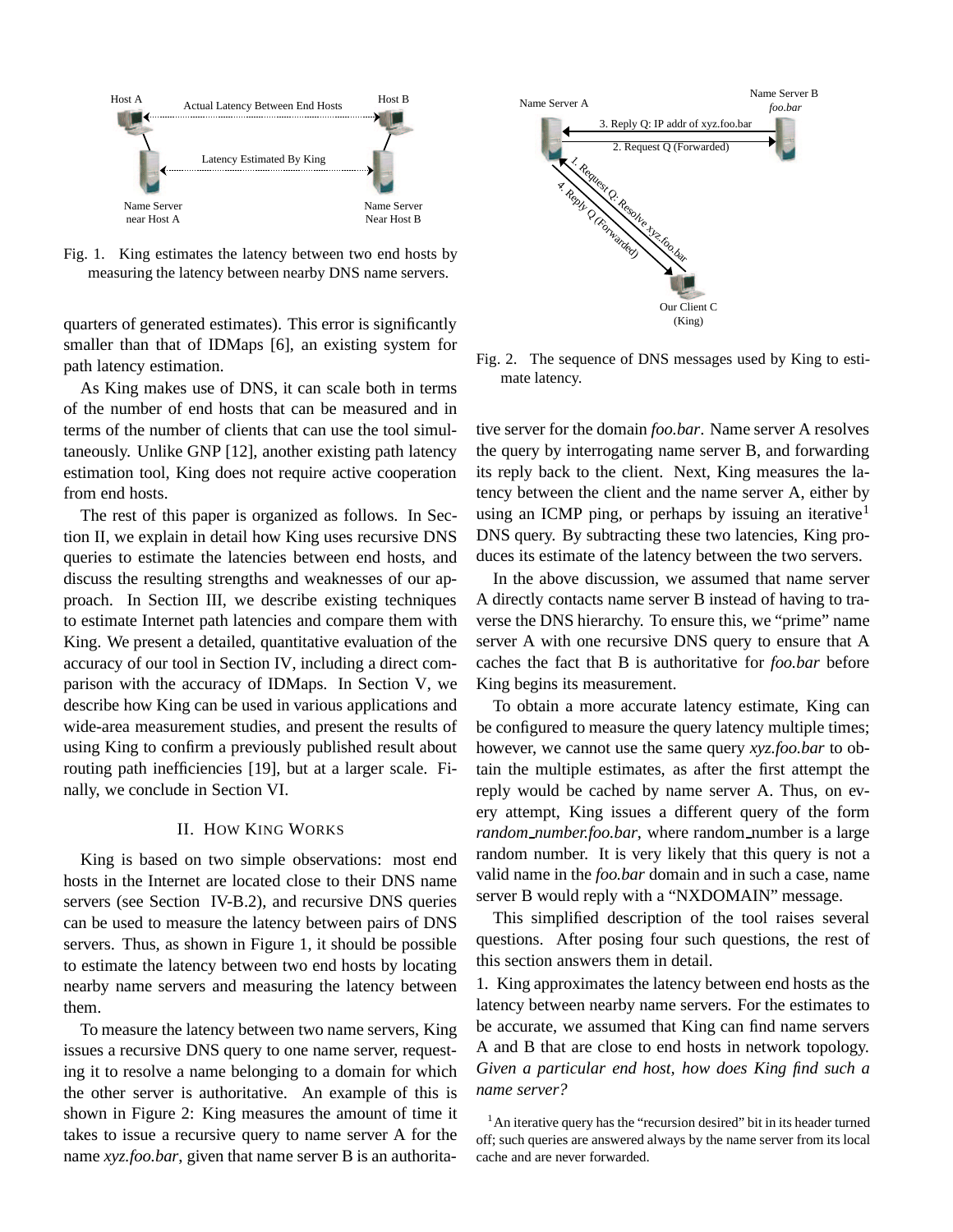2. We assumed that name server A would resolve the recursive query on behalf of any arbitrary host in the Internet, including our client host C. However, name server administrators could turn off recursive queries, or restrict remote clients from issuing recursive queries. *How often are such access control measures imposed in practice?*

3. We assumed that our recursive query, issued to name server A for a name in domain *foo.bar*, would be forwarded to the name server B that is picked by King. However, if there are multiple authoritative name servers for the domain *foo.bar*, the recursive query could be forwarded by name server A to any one of these authoritative name servers. *How does this affect the accuracy of King?*

4. Our techniques leverage the DNS infrastructure in unanticipated ways. In particular, while gathering a measurement, King relies on having third-party DNS servers generate and answer queries on our behalf, but without their explicit cooperation. *Does King introduce any new security concerns?*

# *A. How does King find name servers that are close to specific end hosts?*

Authoritative name servers for a domain can be found by querying the DNS system for name server (NS) records associated with the domain name. It is a fairly common practice in the Internet to collocate authoritative name servers for a domain close the hosts in that domain. If there are multiple authoritative servers, in practice most of them tend to be placed geographically and topologically close to the hosts within the domain, and King can pick an appropriate server from among them using heuristics we will describe below. However, there do exist exceptions when all the authoritative name servers for an end host are located far away from it (e.g., for ISPs such as AOL). As our detailed studies in Section IV will show, such exceptions are not the common case.

King may be presented with either a DNS host name or an IP address as an end point. Given a DNS name for a host, King picks the authoritative name servers of the host's domain suffix. Given an IP address for a host, King picks the authoritative name servers for its corresponding *in-addr.arpa* domain name. The *in-addr.arpa* domain was specifically created to allow easy reverse lookups (i.e., mappings of IP addresses to host names); to find the name of the host with IP a.b.c.d, one can simply look up the name d.c.b.a.in-addr.arpa.

In Figure 3, we show the authoritative name servers for host with IP address 128.83.139.8. The *in-addr.arpa* name corresponding to this IP address is *8.139.83.128.inaddr.arpa*, and the domain containing this name is *83.128.in-addr.arpa*. The host name corresponding to this

| <b>Type of Resource</b>   | <b>Domain Name</b>              | <b>IP Address</b> |
|---------------------------|---------------------------------|-------------------|
| end host                  | mars-needs-coffee.cs.utexas.edu | 128.83.139.8      |
| authoritative name server | cs.utexas.edu                   | 128.83.139.9      |
| authoritative name server | chisos.ots.utexas.edu           | 128.83.185.39     |
| authoritative name server | dns.hpc.utexas.edu              | 129.116.206.1     |
| authoritative name server | dns2.cso.uiuc.edu               | 128.174.5.104     |

Fig. 3. The output from a reverse lookup for 128.83.139.8. King selects name server 128.83.139.9 as being the closes to 128.83.139.8, using a combination of DNS suffix matching and IP address prefix matching heuristics.

IP address is mars-needs-coffee.cs.utexas.edu. As seen in Figure 3, there are four authoritative name servers for the domain, three of which are have names in the utexas.edu domain and one in the uiuc.edu domain.

From these four authoritative name servers, King chooses the closest server to the original host 128.83.139.8 using the following two heuristics. First, King selects name servers whose names share the longest common suffixes with the host name. Second, from the servers selected by the first rule, it chooses the name server whose IP address shares the longest common prefix with the host's IP. The first rule helps to eliminate name servers replicated in other domains, while the second rule gives preference to name servers that reside in the same network as the end host. When applied to our example in Figure 3, the first rule would select the 3 name servers in utexas.edu domain over the name server in uiuc.edu and the second rule would choose the name server with IP address 128.83.139.9 from among the 3 utexas.edu name servers.

*B. How often can we find a name server near one of the end hosts that is willing to resolve recursive DNS queries from arbitrary hosts?*

Sometimes domain administrators impose access control on name servers, configuring the server so that that the recursive queries from non-local clients are refused. Because King relies on being able to issue recursive queries, we conducted a measurement study that consisted of probing the authoritative name servers of a large number of web servers and home user clients to check if they support recursive queries. We selected 8,306 web servers randomly from a previously studied list of servers [13], and 16,695 Napster clients that were observed in a previous measurement study [18]. Most of the Napster clients are behind modems, cable modems or DSL lines.

We found that 72% of the authoritative name servers associated with web servers support recursive queries from remote clients, while 76% of Napster clients' authoritative name servers do the same. Additionally, 76% of the web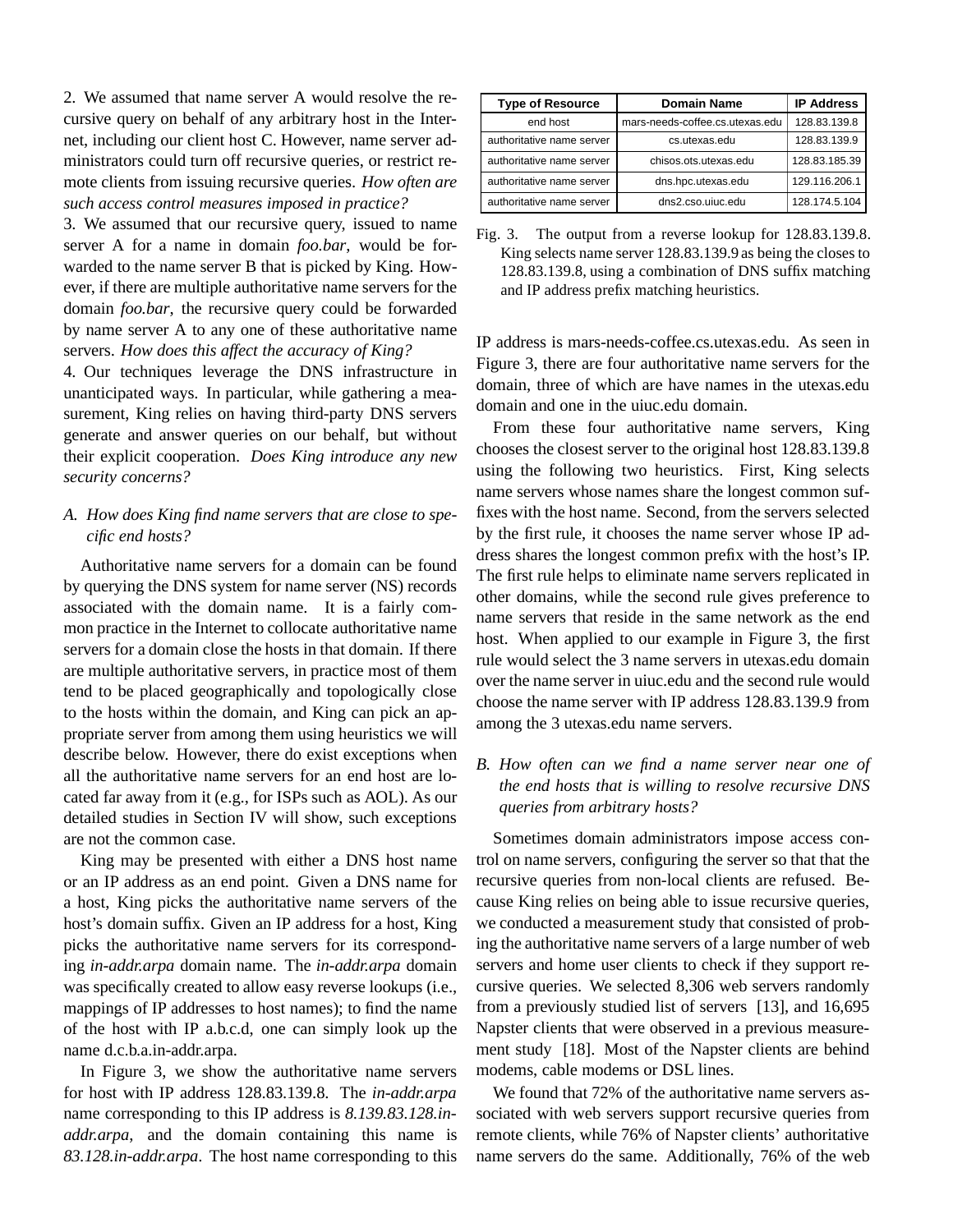servers and 79% of the Napster clients were found to have at least one authoritative name server that supports recursive queries from any arbitrary host. Data from independent studies done at MIT [10] and AT&T [11] (see Section IV-D and Table 6 in [10] and Section 4.1 in [11]) also confirms that a very high percentage of name servers resolve recursive queries from remote clients. Because King only requires one name server out of the two selected to support recursive queries, we expect King to succeed in about  $1-(1-0.75)^2 = 0.9375$  or 94% of time. King reports an appropriate error when it fails.

*C. When there are multiple authoritative name servers for a domain, a recursive query can be forwarded to any one of these name servers. How does this affect the accuracy of King?*

The latency estimated by King is the latency between name server A and the name server to which A forwards the query for resolution. In Section II-A, we described how King can pick appropriate name servers A and B from the sets of multiple authoritative name servers. However, when King issues its recursive query to its selected name server, it is that name server that decides the other name server to which it forwards the query. If there are multiple authoritative name servers besides B, queries might be forwarded by A to any of these different servers, and the latency estimates might not represent latencies between the end points selected by King. This could lead to inaccurate estimates, especially when King issues multiple queries between the same end hosts to improve its accuracy.

Our evaluation in Section IV-A shows that this inaccuracy introduced by the query being forwarded to different name servers is surprisingly small. On further investigation, we attribute this to two common Internet practices. First, while most domains have 3-5 authoritative name servers, at most one of them tends to be placed in an external domain. In many cases, even this external domain is topologically close to original domain. Second, given the IP address of the host, King uses name servers from the *in-addr.arpa* domain; the name servers in this domain tend to be less replicated outside their domain, probably because IP to name bindings are not considered as essential as name to IP bindings. Thus, even when the queries are sent to different name servers, King tends to report identical latencies as all of them are typically located near each other.

However, for applications desiring improved accuracy from King, we have discovered a novel method through which a client can "trick" a name server to forward a recursive query to an authoritative name server of the client's choice.



Fig. 4. The sequence of DNS packets used by King to "trick" name server A into directly querying name server B.

The basic idea is to fool name server A into believing that name server B is the authoritative name server for a domain owned by the client C (Figure 4). Suppose, for example, that client C owns *mydomain.com*. Let NS C denote the authoritative name server for this domain, and assume the IP address of name server B is 10.0.0.0. First, C issues a recursive query R1 to A to resolve name servers for domain *10-0-0-0.mydomain.com*. This subdomain belongs to *mydomain.com*, and the query is forwarded to our name server NS\_C. Since we control NS\_C, we program it to reply that 10.0.0.0 (i.e., name server B) is the authoritative name server for the sub-domain *10-0- 0-0.mydomain.com*. Name server A caches this reply, and forwards it back to client C.

Any subsequent recursive query through name server A for a name belonging to this sub-domain (e.g., foo.10-0-0- 0.mydomain.com) will now be forwarded directly to name server B. As B is not actually the authoritative name server for this domain, B replies with an error or a pointer to the root DNS name servers. Name server A now realizes that the lookup failed, and reports the failed lookup to client C. Thus, we achieve our goal of forcing name server A to query name server B directly.

One potential wrinkle with this method is that when B returns an error to name server A, depending on its configuration A may retry the query several times. If so, the latency estimated by King would be a factor K too large, where K is the number of attempts made. One simple way to calculate K is to trick name server A to query NS C by issuing a bogus name from *mydomain.com*; since we control NS C, we can observe the number of times a query is retried. Our results indicate that this K typically varies between 1 and 4 for most name servers.

In the common case, however, the authoritative name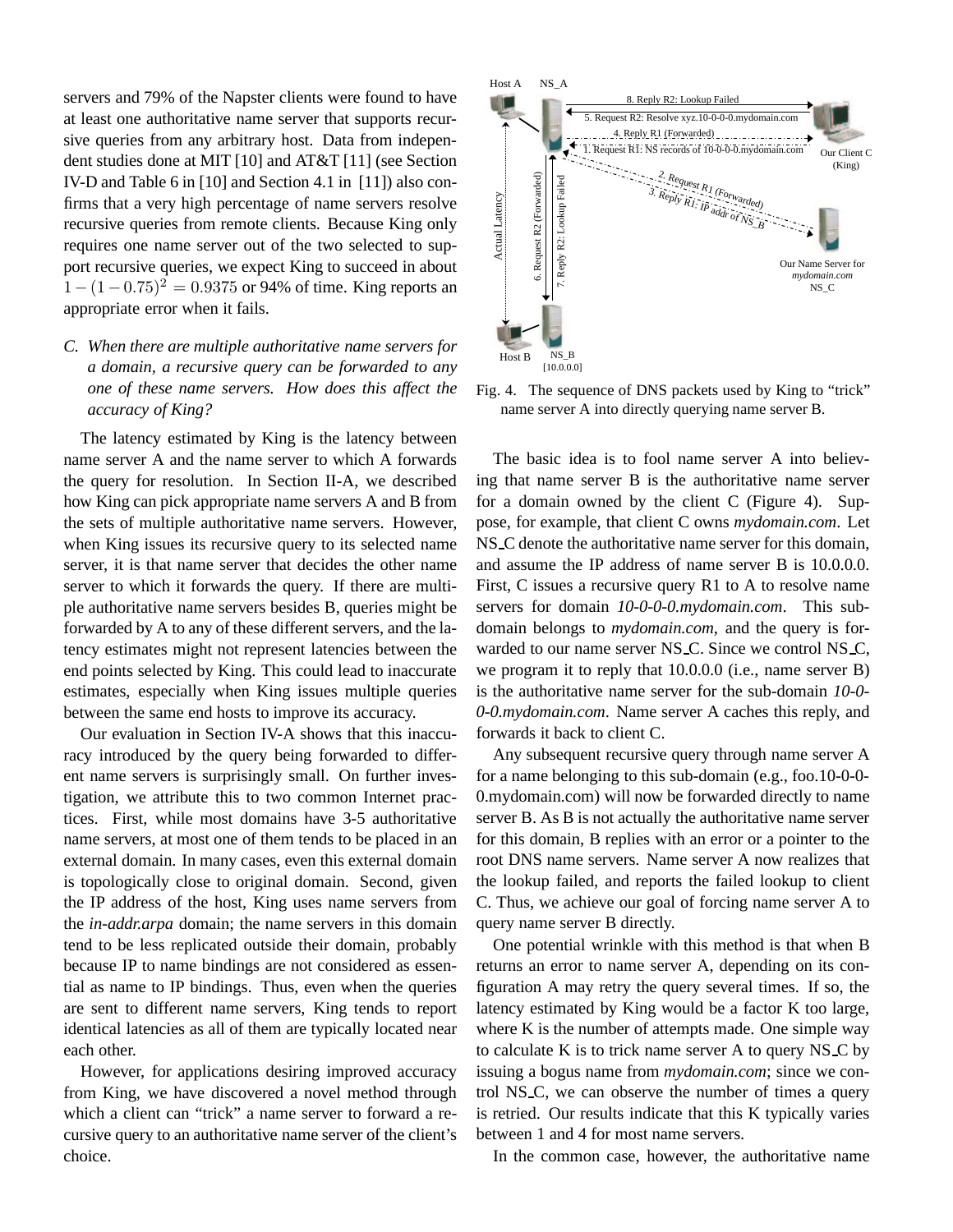servers for a domain are all collocated, and this complex "trick" is unnecessary. Hence, for the rest of this paper, we confine our results to those obtained using the simpler method, in which we do not attempt to influence the authoritative name server that is selected by A.

#### *D. Does King introduce any new security concerns?*

Although King makes use of the DNS infrastructure in a previously unanticipated way, King does not exploit any vulnerabilities or cause DNS servers to behave in ways that contradict their configuration policy. Furthermore, we don't believe King introduces new vulnerabilities: the tool runs on a client's machine, and its only interaction with external hosts is through DNS queries that the tool itself generates.

There are, however, two potential concerns that should be raised. First, if King becomes popular, it is conceivable that the average load presented to DNS servers could increase. Given that there are several DNS queries generated per web request on average [10], we believe web-induced DNS traffic will dwarf King-induced traffic, even if King becomes popular and widely used.

A second concern is that the complex technique proposed in Section II-C, in which we control which authoritative name server is selected when a recursive query is answered on our behalf, is a form of DNS cache poisoning. While this is true, we only introduce bindings in other DNS servers for names under a domain of our control, and hence our "poisoning" is benign.

In the following section of this paper, we describe related techniques to estimate latencies of Internet paths, and compare them with King.

## III. COMPARING KING TO EXISTING TECHNIQUES

IDMaps [6] is the most popular technique to estimate latencies between end hosts in the Internet today. In the IDMaps architecture, end hosts called *tracers* are deployed at strategic locations in the Internet. Each tracer measures the latency between itself and a set of Internet hosts; this set typically includes those hosts in nearby IP address prefixes. Tracers also measure latencies between one another. All measured latencies are sent to a set of dedicated servers, called *HOPS servers*, that use the data to build a virtual topology of the Internet. HOPS servers estimate the latency between two hosts as the sum of the latencies between the hosts and their nearest tracers, plus the distance between the tracers. Any client can query a *HOPS* server to find the latency between two hosts.

GNP [12] is a relatively new technique to estimate the latency between end hosts. A small set of dedicated hosts, called landmarks, first select their own coordinates in a chosen geometric space. These coordinates are then disseminated to any host that wants to compute its own coordinates. Hosts measure the latency between themselves and the landmarks, and from this extrapolate their own coordinates. Given the coordinates of two end hosts, one can then compute the latency between them as a function of the distance between their coordinates. At the time of writing of this paper, work on evaluating the accuracy of GNP at the scale of the wide-area Internet is still in progress, but evaluation over a small number of hosts has demonstrated that GNP is often more accurate than IDMaps.

GNP and IDMaps are similar to each other in that they measure latencies along a subset of Internet paths, and extrapolate these measurements to estimate the latency of an arbitrary Internet path. The primary architectural difference between them is that GNP shifts the complexity of computing distances between landmarks and end hosts from the landmark servers to the end hosts themselves.

Other techniques that could be used to estimate latency include the now defunct *loose source routing* [4], IP to geography mapping techniques [15], [2] and proprietary technologies such as Traceloop [23]. Traceloop uses a large community of *test points* that are provided by volunteer hosts that run the Traceloop software. The latency between any two end hosts is estimated by finding test points close to the end hosts, and measuring the latency between the test points themselves. King cleverly recruits DNS servers as unwitting test points, thus avoiding the need for explicit cooperation from volunteers.

King is significantly different from any of the above techniques, which makes it more suitable for certain applications and less suitable for others. We compare King to GNP and IDMaps with respect to four properties that that are essential for a latency estimation tool to be suitable for use in measurement studies, namely *accuracy*, *speed of estimation*, *latency estimation overhead* and *ease of use*. Our discussion limits its scope to each technique's applicability to measurement studies; we do not reflect the relative merits of the GNP and IDMaps when applied to other applications such as closest server selection, overlay network multicast [3] and content addressable overlay networks [16], which have significantly different requirements for the accuracy and overhead.

*Accuracy:* Our evaluation will demonstrate King has significantly better accuracy than IDMaps, and although we have not been able to perform a direct comparison with GNP, we expect King estimates to be better than GNP estimates as well due to the differences in the techniques. Both IDMaps and GNP rely on models for the Internet topology to extrapolate latencies, and these models do not account for the complex routing policies and peering agreements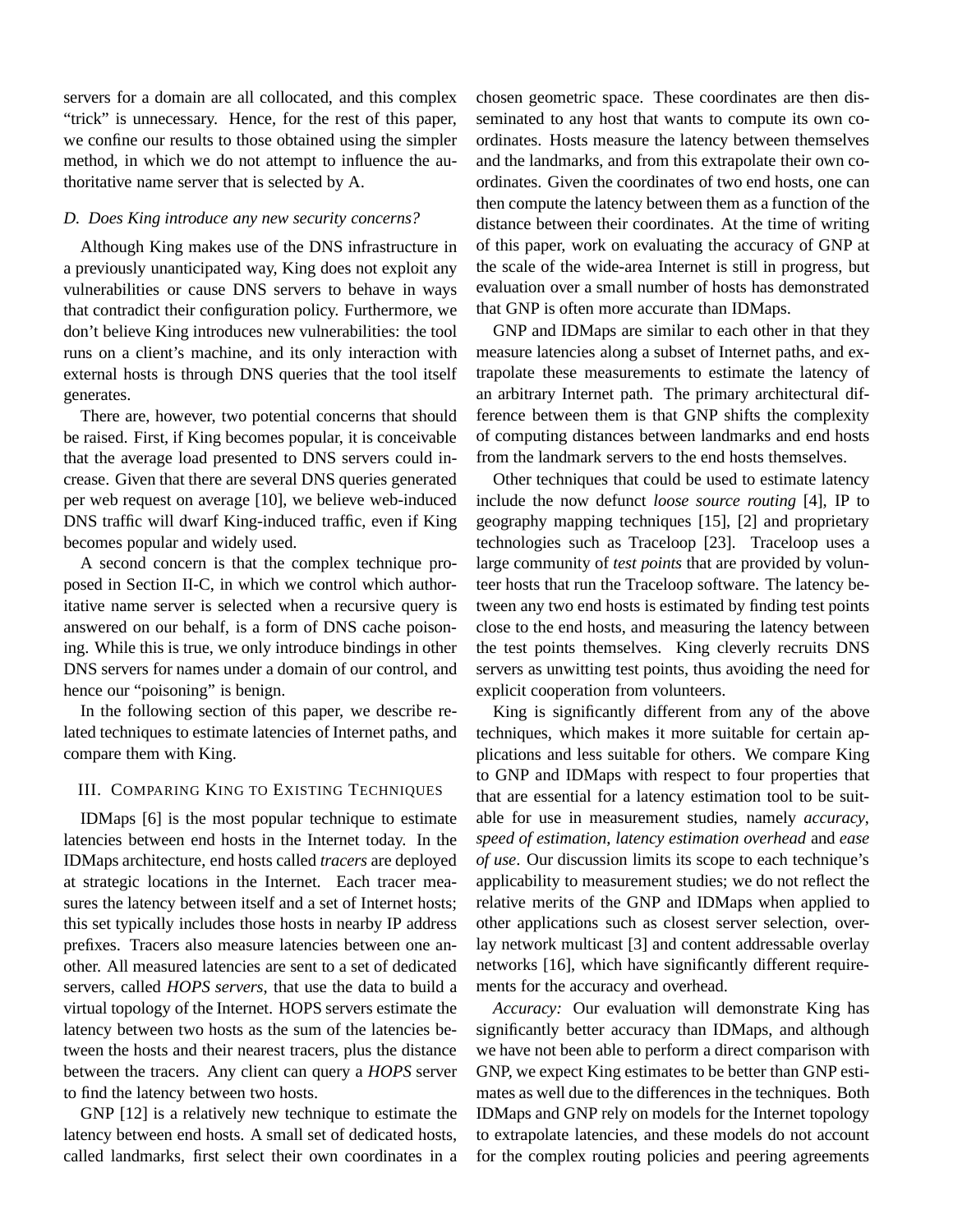between ISPs in the Internet. Previous studies have shown that such models are violated frequently in practice [19], [22]. In many cases the Internet path between the end hosts and the Internet path between the name servers overlap significantly (see Section IV-B.2), which enables King to account both for the complexities of Internet routing paths and transient network properties such as congestion.

*Ease of use:* King is simpler to use than IDMaps, in that it leverages the existing DNS and does not require the deployment of any additional infrastructure. While it is reasonable to argue that the deployment of the new infrastructure required by IDMaps is only a one time cost, maintaining the infrastructure would require the constant updating of its database of IP prefixes and deployment of additional servers as the Internet or the client population using IDMaps grows. While GNP requires lesser infrastructure, GNP does require the cooperation of end hosts to estimate and share their coordinates relative to an agreedupon set of landmarks. While hosts participating in a particular system might be willing to share their coordinates amongst themselves, we see no incentive for an end host to share its coordinates in general, as would be required for measurement studies.

*Speed of estimation:* To estimate latency using IDMaps, a client queries any public HOPS server. To use GNP, the host performing the measurement must discover the coordinates of the end hosts. Assuming that the coordinates of all end hosts could be stored at a collection of servers, GNP will require a single query to these servers. King requires a recursive DNS query to be issued to the name server near an end host, and a second query or ICMP ping to discover the latency to the name server itself. In practice, King takes 3-4 such estimates for higher accuracy. All of the techniques are fast, although King probably takes slightly longer to produce an estimate.

*Latency estimation overhead:* King generates 2 DNS queries per latency estimate between a pair of end hosts. Assuming King averages estimates to obtain higher accuracy, King will generate 6 DNS queries in total, three to each of name servers near the two end hosts. Each DNS query is a UDP request packet. We feel that this is an acceptably small load on name servers in the Internet today, most of which see light loads. Compared to King, IDMaps and GNP may involve less overhead, since estimates are produced by offline extrapolation from the previously measured latencies of a subset of Internet paths. By relying on extrapolation, IDMaps and GNP trade away accuracy in return for lower estimation overhead.

We believe that King can be used to complement GNP and IDMaps; rather than deploy tracers at various places to measure latencies of Internet paths, IDMaps could use King to estimate the latencies of its paths. Similarly, GNP could use King to compute the coordinates of any host without explicit cooperation.

#### IV. EVALUATION

In this section, we present a detailed, quantitative analysis of our tool. Our measurements and analysis are focused on understanding two properties of King:

*Accuracy.* Our first set of experiments are designed to quantify the accuracy of the tool under a variety of scenarios. We present measurements that compare the accuracy of King's latency estimates to "true" latency estimates obtained from public traceroute servers. We also compare the accuracy of King to that of IDMaps. Furthermore, we show the relationship between accuracy and path length, and then demonstrate that King estimates preserve order.

*Sources of error.* Our second set of experiments are designed to investigate sources of error in King estimates. We demonstrate that application-level latency induced by name servers is negligible, and that King is successfully able to find name servers that are topologically close to end hosts. Finally, we demonstrate that King is able to predict when its own measurements are likely to be inaccurate.

## *A. Accuracy*

To investigate the accuracy of King, we needed to be able to compare King's estimates to directly measured latencies between a large number of hosts around the Internet. To accomplish this, we made use of the large number of public traceroute servers accessible from *www.traceroute.org*; using these, we were able to gather direct latency measurements between the traceroute servers and a large number of Internet end hosts.

We gathered measurements from the traceroute servers to two groups of end hosts: 8,306 web servers selected randomly from a previously studied list of servers [13], and 16,695 Napster clients that were observed in a previous measurement study [18]. While it has been verified that most of the Napster clients are behind modems, cable modems, or DSL lines, we assume that a majority of the web servers have high-bandwidth Internet connections. For the estimates reported here, we configured King to make 4 latency estimates between every pair of end hosts for higher accuracy. To compare the accuracy of King to that of IDMaps, we obtained the latency estimates for the same pairs of end hosts by querying the publicly available IDMaps servers at *www.closestserver.com*.

## A.1 Overall Accuracy

We selected 50 traceroute servers and 50 web servers at random, and gathered traceroute measurements (*T*), King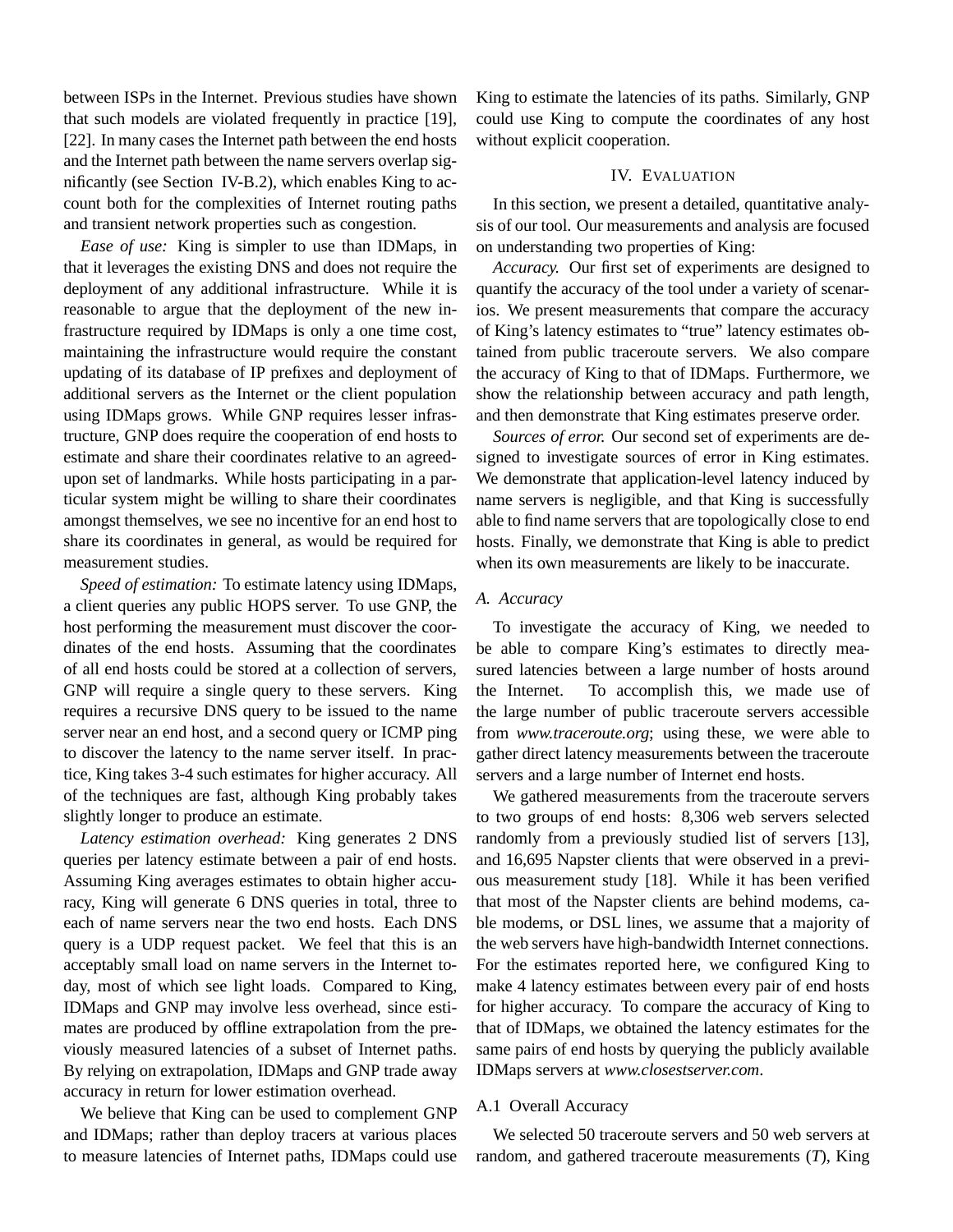

Fig. 5. Accuracy of King estimates: (a) traceroute servers to web servers, (b) traceroute servers to Napster clients.

estimates (*K*), and IDMaps estimates (*I*) for the latencies between every pair of hosts. In Figure 5(a), we plot the CDFs of the ratios of King and IDMaps estimates to those of the traceroute estimates (i.e.,  $\frac{K}{T}$ ,  $\frac{I}{T}$  $(\frac{1}{T})$ .

If our tool were ideal, the curve would be a vertical line at  $X = 1$ . In practice, two-thirds of King estimates are within an error of 10% of the actual value, while as high as three-quarters of the estimates are within 20% error margin. In comparison, only 30% of the IDMaps estimates are within a similar error range. We believe that this difference in accuracy is because IDMaps extrapolates latency estimates of a subset of Internet paths, while King directly measures paths. IDMaps tends to overestimate latencies, while King is slightly biased towards underestimation. We explain this phenomenon later in this section.

Next, we selected another set of 50 traceroute servers and 1500 Napster clients. For each Napster client, we selected 3 out of the 50 traceroute servers at random, thus forming a set of  $3X1500 = 4500$  pairs. Once again, we gathered traceroute (*T*), King (*K*), and IDMaps (*I*) estimates for these pairs of end hosts and computed the ratios K  $\frac{K}{T},\frac{I}{T}$  $\frac{1}{T}$ . Napster clients tend to have a very large variation in last hop latency, typically ranging from tens to hundreds of milliseconds, as they connect through modems, cable modems, or DSL lines. In contrast, most name servers are well connected and do not suffer from large or variable last hop latencies. Even when the name servers and their end hosts are geographically collocated, the last hop latency of Napster clients can affect the accuracy of King estimates significantly. Accordingly, we also computed the ratio of King estimates  $(K)$  to traceroute estimates excluding the last hop latency  $(T-1)$ , i.e.,  $\frac{K}{T-1}$ .

In Figure 5(b), we plot the CDFs of the three ratios described above. Excluding the last hop latency, the accuracy of the latency estimates by King for Napster clients is similar to that of the estimates between web servers in Figure 5(a). However, including the last hop latency makes the accuracy noticeably worse. This is a deficiency of King tool; however, the accuracy is still fairly high, and for a number of practical applications (such as closest server replica selection, or many measurement studies), the last hop latency can safely be ignored.

It is also interesting to note that the large last hop latency for Napster clients has the effect of artificially boosting the accuracy of IDMaps estimates. This can be observed by comparing the IDMaps curves in Figures 5(a) and 5(b). Even with this advantage, King still tends to be more accurate than IDMaps.

We investigated a few cases when the latencies in Figure 5(a) were heavily underestimated by King to find the cause of its bias towards underestimation, and we discovered two primary causes. First, not all web servers were well connected as we presumed. In fact, a few of them were behind large latency satellite links. Second, in a few cases, the authoritative name servers were located far away from the end hosts.

## A.2 Consistency of Estimates

The consistency of estimates across time is an important characteristic of any measurement tool. King is potentially susceptible to inconsistency when there are multiple authoritative name servers for a domain. To test King's consistency, we compared estimates  $(K_1, K_2)$  taken an hour apart from one another. We also obtained traceroute measurements  $(T_1, T_2)$  separated by an hour. In Figure 6 we plot CDFs of the ratio of King estimates over time and traceroute measurements over time, i.e.,  $\frac{K_1}{K_2}$  and  $\frac{T_1}{T_2}$ . For a tool with perfect consistency, the curve would be a vertical line at  $X = 1$ . As can be seen from the graph, the consistency of King estimates and traceroute measurements are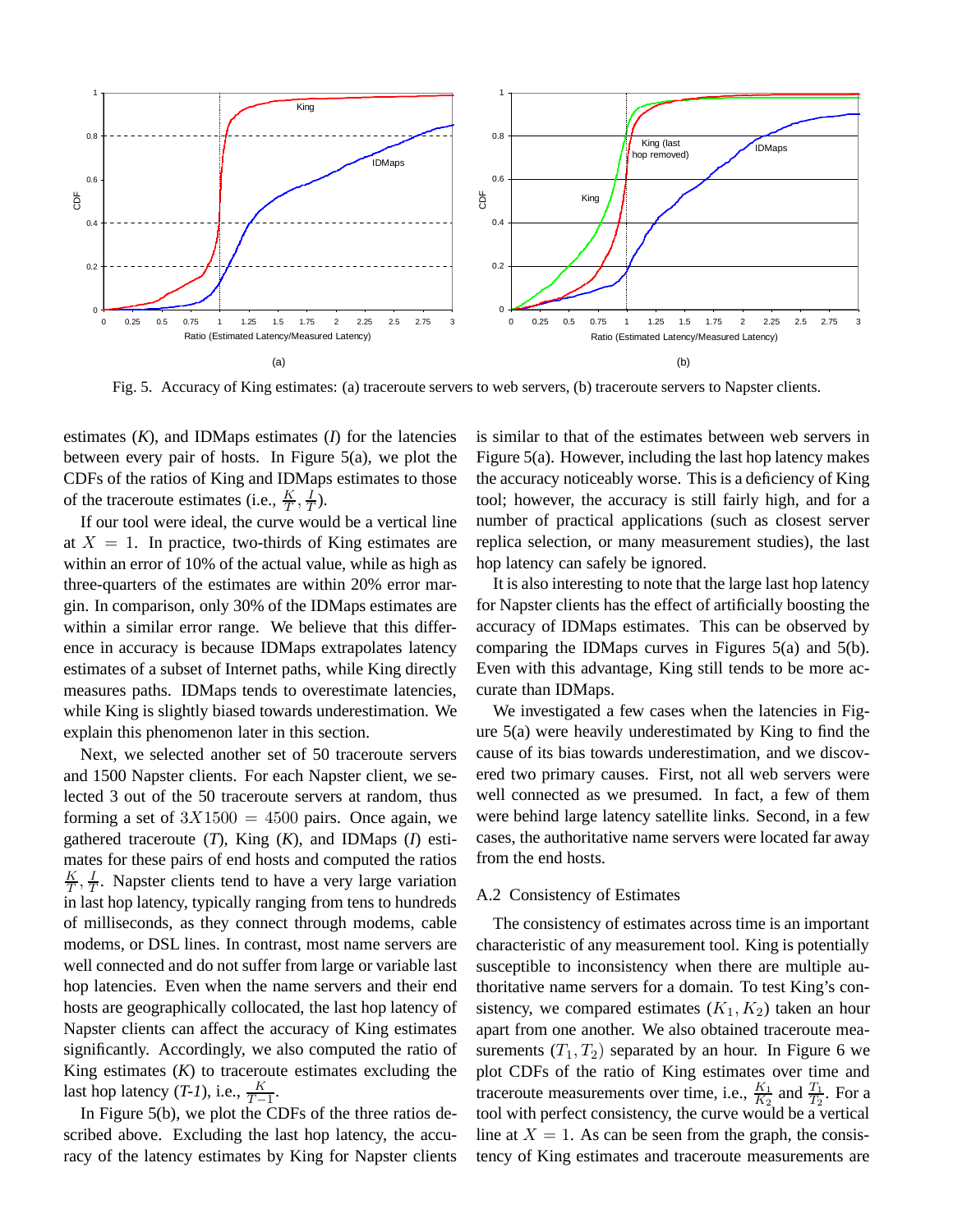

Fig. 6. Consistency of King estimates over time, compared to the consistency of traceroute measurements over time.

indistinguishable.

Until now, we have presumed that traceroute measurements represent accurate latency. As Figure 6 shows, even traceroute measurements vary due to transient network conditions. We superimpose the curve showing accuracy of King estimates (i.e.,  $\frac{K_1}{T_1}$ ) on the graph to demonstrate systematic differences between King estimates and traceroute. Although our tool clearly underestimates a few latencies, the majority of King estimates match the traceroute measurements.

#### A.3 Accuracy as a Function of Path Length

A 5 millisecond error in an estimate for a path whose latency is 50 milliseconds accounts for 10% error, while the same 5 millisecond error in an estimate for a path whose latency is 500 milliseconds accounts for 1% error. To examine if the accuracy of King varies with the path latency, we divided the King estimates that we gathered between traceroute servers and web servers into various latency classes (as measured by traceroute). We computed the accuracy of the estimates in each class by calculating the ratio of their King latencies to the actual traceroute measurements; the CDFs of these ratios is shown in Figure 7.

As can be expected, most latencies under 50 milliseconds are overestimated; in such cases, even small errors in estimates translate to large relative errors. As latency increases, high latency last hops lead to increasing underestimation.

#### A.4 Preserving Order

Preserving the order of latency estimates between pairs with a common end host is important for any latency measurement tool; without preserving order, the tool would not be useful for applications such as closest server selection. To test whether King estimates preserve order, we ranked



Fig. 7. Accuracy of King estimates as a function of path length.

a set of end hosts based on their actual latencies to a given *reference host*. We also rank these hosts based on their King latencies to the reference host, and then compare the two rankings. The two rankings would be identical for a tool that perfectly preserves order. Even though King has high accuracy in general, a tool could have poor accuracy yet strong order preserving characteristics. For example, our analysis of King has already demonstrated that if a path has a large last hop latency relative to the total path latency, King will produce an underestimate. However, if this large last hop latency is present in all estimated paths, it will not affect the order of the estimates.

Let the two sets  $R_1 = \{r_{1,1}, r_{1,2}, r_{1,3}, \ldots, r_{1,n}\}$  and  $R_2 = \{r_{2,1}, r_{2,2}, r_{2,3}, \dots, r_{2,n}\}\$  denote the rankings of n hosts based on their actual and estimated latencies from a given reference host, respectively. Note that hosts *closer* to the reference host are assigned *higher* ranks. We used three different metrics to judge the order preserving characteristics of King.

*Rank Correlation Coefficient*: The rank correlation coefficient is a popular metric that captures the strength of association between two rankings, and is computed using the following formula:  $\frac{\sum_{i=1}^{i=N} (r_{1,i}-\bar{r_1})(r_{2,i}-\bar{r_2})}{\sqrt{\sum_{i=1}^{i=N} (r_{1,i}-\bar{r_1})^2 (r_{2,i}-\bar{r_2})^2}},$  where  $\bar{r_1}$ and  $\bar{r}_2$  denote the averages of the rankings in  $R_1$  and  $R_2$ respectively. This coefficient can vary between -1 and 1; -1 implies a strong negative correlation, while +1 implies a strong positive correlation.

*Ranked Accuracy Percent*: While the rank correlation coefficient captures the association between the two rankings as a whole, for most applications the correlation between the subsets of highly ranked hosts is more important. Let  $R_1^k$  and  $R_2^k$  denote the subsets of k highest ranked elements selected from the sets  $R_1$  and  $R_2$  respectively. The rank accuracy percent for  $k$  highest ranked hosts captures the number of hosts shared by both subsets, and can be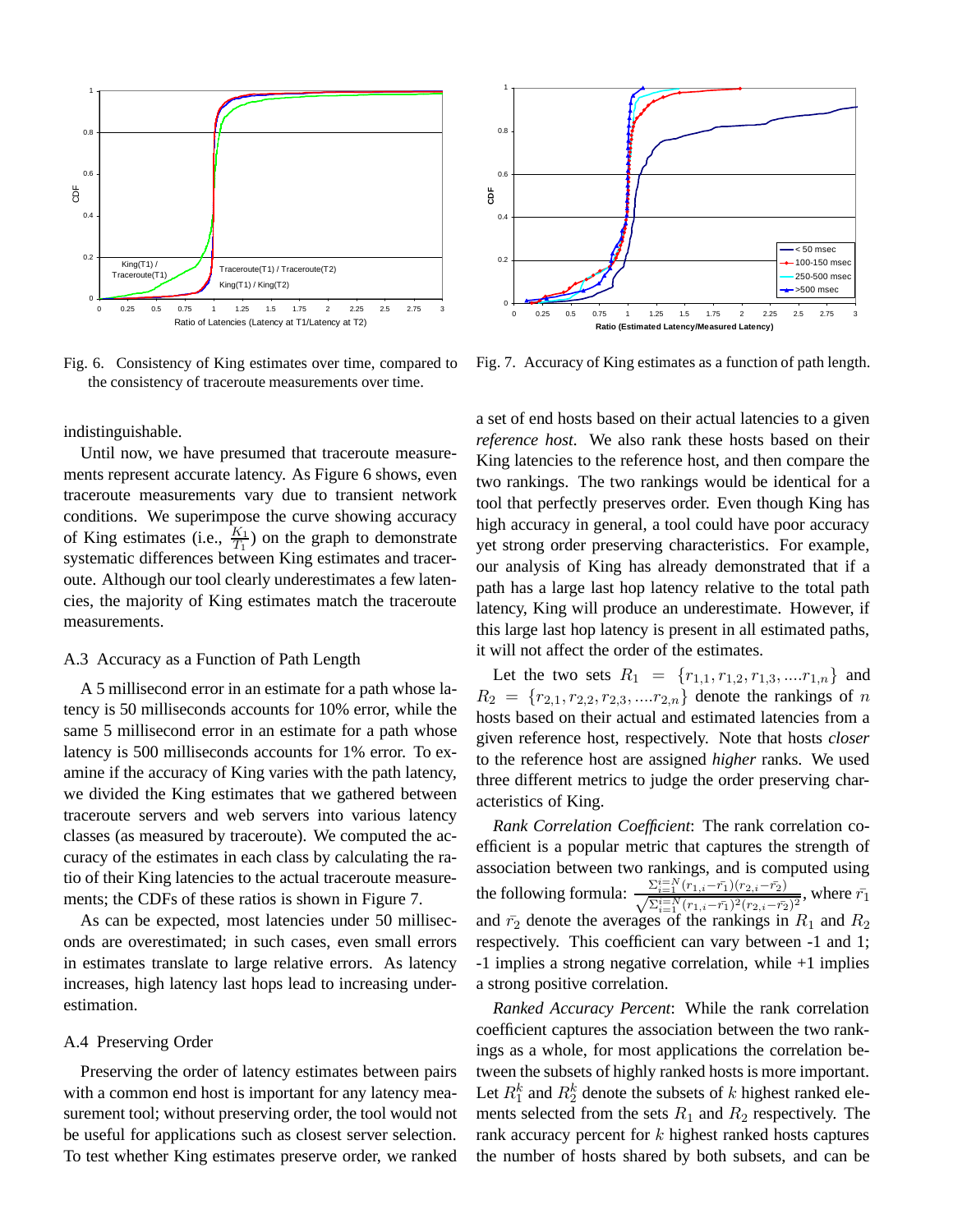

Fig. 9. (a) The rank accuracy percentages for various subset sizes of highly ranked hosts. (b) The normalized true rank of King's best ranked host, illustrating the quality of shortest paths selected by King.



Fig. 8. CDF of the rank correlation coefficient for King estimates between traceroute servers and web servers.

computed by the formula  $\frac{n(R_1^k \cap R_2^k) \cdot 100}{k}$  $\frac{n_2 \cdot 100}{k}$ , where  $n(S)$  denotes the number of elements in set S.

*True rank of King's closest-ranked*: Content providers might wish to direct their clients to server replicas with best rank as estimated by King. In such a scenario, a metric of interest is the true rank of King's closest-ranked host. Mathematically, this is k, where  $r_{1,k} = r_{2,1}$ .

For the purpose of this study, we reused our measured and estimated latencies between traceroute servers and web servers. For each of the 50 traceroute servers, we ranked the 50 web servers using traceroute measurements and using King estimates. Similarly, for each of the 50 web servers, we ranked the 50 traceroute servers.

Figure 8 shows the rank correlation coefficients for our measurement sets. Ideally, one would want the correlation coefficient to be  $+1$  for all the hosts. We observe that the correlation coefficient for almost all hosts is greater than  $+0.8$ , suggesting that King is excellent at preserving order.

In Figure 9(a), we illustrate the rank accuracy percent for varying subset sizes of highly ranked hosts. Specifically, we plot curves for 5%, 10%, 20% and 40% of the total number of hosts. These plots demonstrate that there is significant overlap among the hosts highly ranked by traceroute measurements and King estimates. For applications such as topologically sensitive overlay construction, in which it is necessary to pick hosts from a large overlay that are near to a newly added host, King estimates can be used to prune the set of choices.

Figure 9(b) shows the true rank (normalized to a scale of 1) of King's best ranked host. Given this normalization, perfect estimates from King would lead to a horizontal line at  $Y = 1$ . In as high as 60% of the cases, the closest host selected by King is same as the closest host selected using traceroutes, while in as high as 80% of the cases the host selected using King lies among the closest 20% of hosts. In this graph, we also show the rank estimated by King for the host with the best true rank. In about 90% of the cases, the estimated rank of the host with the best true rank is among the highest 20%. However, there do exist cases when King's choice proves to be a really bad one. These cases mostly correspond to the scenarios when all name servers picked by King are located far away from their end host. In general case, King would work well for closest server selection applications, but occasional errors could occur.

## A.5 Summary

We have presented a detailed evaluation of the accuracy of King; our evaluation has demonstrated that King is consistent, fairly accurate, and it has excellent order preserv-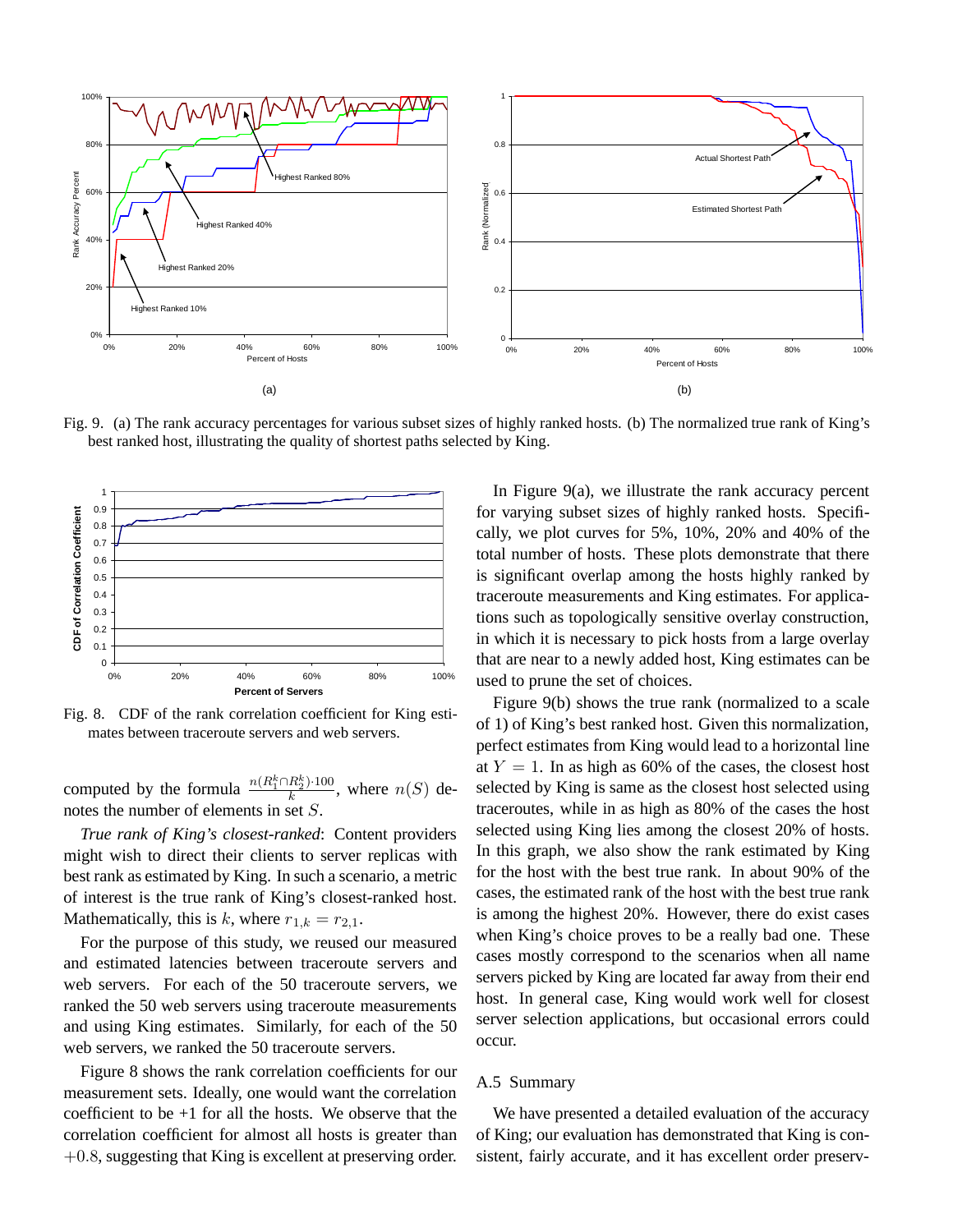

Fig. 10. CDF of the ratio of the query latency to actual latency for name servers (DNS vs. Ping), and CDF of the ratio of actual latencies measured at two different times (Ping vs. Ping). This graph demonstrates that DNS servers do not introduce appreciable application-level latency.

ing characteristics, all of which make it suitable for a large number of applications. One source of error in King estimates arises because King does not account for large last hop delays encountered by many home users; similarly, King estimates are inaccurate in the rare case when all the authoritative name servers are far away from end hosts. Next, we investigate these and other potential sources of error in King.

## *B. Sources of Inaccuracy and Error*

There are several potential sources of inaccuracy and errors with King. In this section of the paper, we attempt to quantify them.

#### B.1 Latency Introduced by Name Servers

King relies on being able to issue DNS queries to name servers in order to deduce latency. One possible source of error is application-level latency introduced by the name servers themselves, while processing our queries. To quantify the magnitude of this latency, we selected 17,782 authoritative name servers of hosts obtained by probing the 32-bit IP address space randomly. We issued an iterative DNS query to each of these name servers to resolve a nonexistent name and measured the time *T* taken. This time, which we refer to as *query latency*, includes the latency between our client and the name server as well as the time taken to resolve the query at the name server. We also measured the *actual latency* to each the name server using ICMP pings, at two different times (*T1', T2'*).

In Figure 10, we plot the ratio of query latency to actual latency  $(\frac{T}{T}$  $\frac{T}{T_1}$ , as well as the ratio of actual latencies at two different times  $(\frac{T1}{T2})$  $\frac{T_1}{T_2}$ ). Ideally, both plots should be vertical lines at  $X = 1$ . Two observations can be made from this data: first, there are variations between DNS query times and ICMP ping times. Second, this variation is indistinguishable from the variation introduced by transient network conditions.

This demonstrates that the query resolution time is negligible, and that query latency can be used as a surrogate for actual latency. We also conclude that latency estimates between name servers by King are highly accurate. One particularly effective way to use King in wide-area measurement projects would therefore be to restrict the set of end hosts being measured to name servers, rather than using arbitrary end hosts.

# B.2 Distance between End Hosts and Authoritative Name Servers

The overall accuracy of King depends on how well it picks name servers that are close to end hosts. The high accuracy of King estimates shown in Figure 5 indicates that, in general, King does this well. To confirm this, we evaluated the closeness of authoritative name servers and end hosts using metrics similar to those used in earlier studies from AT&T [11] and IBM [21].

In the AT&T study, the authors used four metrics to evaluate the closeness of end hosts and their local name servers: AS clustering, NAC clustering, traceroute deviation, and RTT correlation. In their paper, the authors conclude that AS clustering is too coarse grained, NAC clustering is too fine grained, and RTT correlation is unreliable due to its dependence on the location from which it is estimated. Thus, our evaluation focuses on traceroute deviation. Traceroute deviation involves obtaining the paths to an end host and its name server from a probe point using *traceroute*. The metric is defined as the maximum number of divergent network hops from a probe location to the client and its name server.

Before proceeding, we note that our study concerns itself with the proximity of *authoritative name servers* to end hosts, while the previous studies dealt with *local name servers*, i.e., name servers that end hosts are configured to use. Intuitively, one might expect local name servers to be closer to end hosts than authoritative name servers. However, end hosts are free to choose multiple local name servers in different autonomous systems (ASs) that are far away from the end host; the AT&T study finds that only 69% of end hosts are configured to use a local name server within the same AS. In contrast, end hosts cannot choose their authoritative name servers, and for reasons of convenience, most domain administrators collocate their authoritative name servers and end hosts. We have observed that over 90% of authoritative name servers lie in the same AS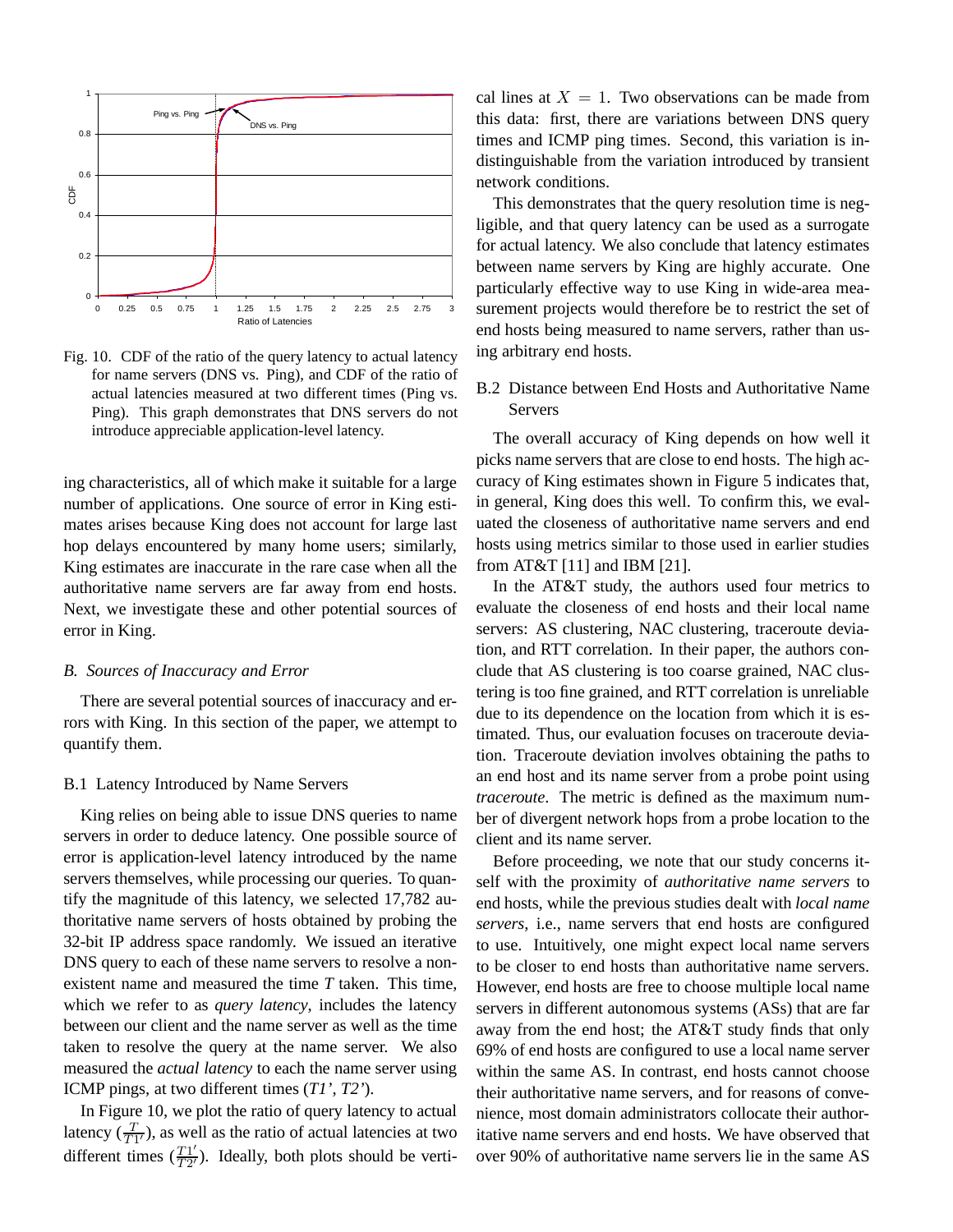| Path to End Host         | Path to Name Server      |  |
|--------------------------|--------------------------|--|
|                          |                          |  |
| IP (Latency in msec)     | IP (Latency in msec)     |  |
| 128.95.219.2 (0.258)     | 128.95.219.2 (0.256)     |  |
| 128.95.219.100 (1.292)   | 128.95.219.100 (1.281)   |  |
| 140.142.150.24 (0.578)   | 140.142.155.24 (0.544)   |  |
| 198.107.150.2 (0.897)    | 198.107.150.2 (0.827)    |  |
| 157.130.181.241 (0.844)  | 157.130.181.241 (0.952)  |  |
| 146.188.201.30 (1.168)   | 146.188.201.26 (1.25)    |  |
| 152.63.106.233 (2.121)   | 152.63.106.225 (2.225)   |  |
| 152.63.107.153 (7.25)    | 152.63.107.149 (6.731)   |  |
| 152.63.2.37 (34.452)     | 152.63.32.42 (34.712)    |  |
| 146.188.136.153 (34.944) | 152.63.9.69 (34.531)     |  |
| 152.63.91.89 (35.308)    | 152.63.91.85 (35.424)    |  |
| 157.130.160.142 (36.666) | 157.130.160.142 (37.108) |  |
| 166.70.4.10 (36.316)     | 166.70.4.10 (36.49)      |  |
| 166.70.4.80 (36.932)     | 198.60.22.2 (41.507)     |  |
| 166.70.154.233 (69.25)   |                          |  |
| 166.70.154.236 (69.503)  |                          |  |

Fig. 11. An example of the traceroute paths obtained to an end host and its authoritative name server.

as the end hosts themselves.

To estimate how close authoritative name servers are to their end hosts, we used traceroute to attempt to measure paths from the University of Washington to 6,307 web servers and their authoritative name servers, as well as to 13,157 Napster clients and their authoritative name servers. We successfully obtained 2,561 web-server/nameserver pairs, and 1,373 Napster client/name-server pairs. This low success rate is due to ICMP message filtering employed by ISPs.

In Figure 11, we show an example of the paths obtained to the Napster client 166.70.154.236 and its authoritative name server 198.60.22.2. These paths converge and diverge multiple times; the terms *disjoint path to end host* and *disjoint path to name server* refer to the paths from the last point of divergence (157.130.160.142) to the end host and name server, respectively. Traceroute divergence refers to the length (in hops) of these disjoint paths.

We plot the disjoint path lengths to web servers, Napster clients, and their authoritative name servers in Figure 12. We ignore the last hop in the disjoint paths to Napster clients, but not in the paths to web servers or to any name servers; this is necessary so as not to confuse elements of the upcoming analysis.

As can be seen, the traceroute paths to  $> 90\%$  of the web servers and their name servers diverge by less than 2 hops. This indicates that web servers are typically *very close* to their name servers. However, the median disjoint path lengths for Napster clients and their name servers are much higher at 4 hops, and about 20% of the disjoint paths are longer than 8 hops. This result is fairly consistent with results in earlier studies; however, it is difficult to infer

from the hop count metric whether or not the name servers are close to end hosts in terms of latency. Does a median divergence of 4 hops suggest that the Napster clients are close to name servers, or far away? The IBM study [21] concludes that 5 hops of divergence means that that the name servers are *topologically distant* from the end hosts, whereas the authors of the AT&T study [11] are of the opinion that 4 hops of divergence means that the name servers are *quite close* to the end hosts! Rather than make a subjective judgement call, we investigated more detailed characteristics of these disjoint paths.

To understand how large a 4 hop divergence actually is, in Figure 13(a), we plot the latencies of the disjoint paths to Napster clients and their name servers. As high as 65-70% of the disjoint paths are less than 10 ms, which implies that most of the disjoint paths with hop counts up to 4-5 are short. Furthermore, we inspected a few disjoint paths with high latency and hop counts larger than 8, which led us to a surprising conclusion. For all of the above measurements, we took the last point of convergence between two paths as the last router occurring in both paths with the same IP address. However, in today's Internet, a single router can have multiple IP addresses assigned to it, and paths also flow through physically adjacent routers.

Consider the example paths in Figure 11. The paths diverge after router with IP address 157.130.181.241, but reconverge at the router with IP address 157.130.160.142. It is very likely that the divergent routes taken by these paths between the two routers are physically adjacent, and they have nearly identical latencies from the probe machine. Furthermore, the IP addresses of the routers that these parallel paths flow through match up to 24 bits (three octets): 152.63.91.89 and 152.63.91.85 share a 24 bit address prefix and are both 35 ms away from the probe location.

For many of the disjoint paths with high latency or hop count, we observed that the paths diverged and followed routes that are likely to be adjacent, but never reconverged. To capture this adjacency, we conservatively redefined our last point of convergence between two paths as the last routers in either path that share a network prefix of 24 bits (i.e., a three octet match rather than a four octet match) and whose latencies from the probe location differ by less than 5 milliseconds. Figure 13(b) shows the results; as high as 75-80% of the disjoint paths to Napster clients and end hosts have their latencies differ by less than 10 ms.

We conclude that authoritative name servers are quite close to their end hosts in the general case, which helps to explain the observed high accuracy of King estimates.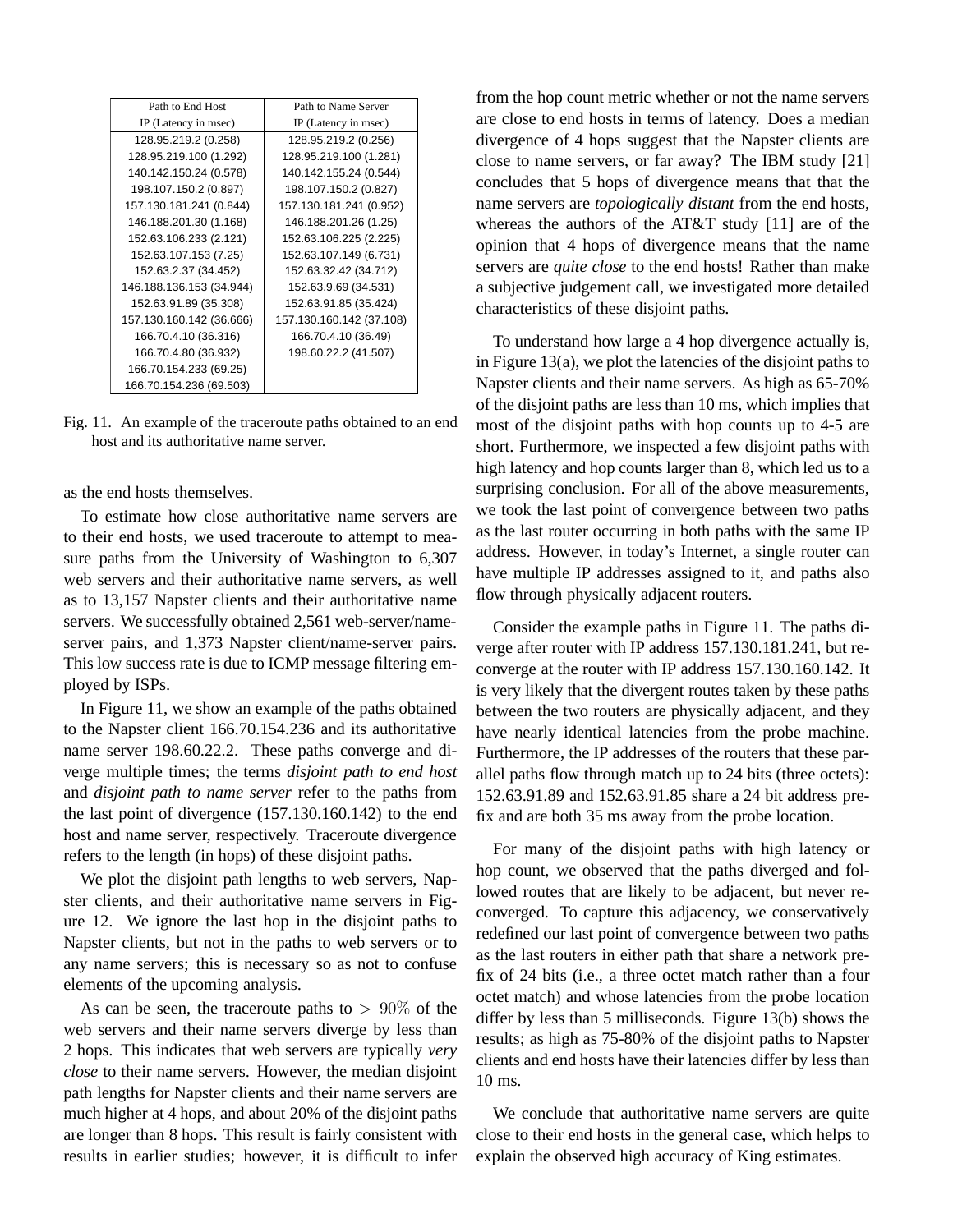

Fig. 12. Hop Counts of divergent paths to hosts and their name servers for proximity evaluation. (a) web servers, (b) Napster clients (excluding the last hop).



Fig. 13. Divergent paths latency. (a) Napster clients using 4 octet matching, (b) Napster clients using 3 octet matching.

## B.3 King's Ability to Predict its own Inaccuracy

Two scenarios account for most of the inaccuracies in King's estimates. First, some end hosts have large last hop latencies which are not accounted for by King. Second, sometimes a few or all of a host's the authoritative name servers may be located far away from the host itself.

We have found that it is possible for King to predict when these sorts of inaccuracies occur. When generating its estimate, King compares the domain names and IP addresses of the authoritative name servers with the domain name and IP address of the end host; the longer the match, the higher the accuracy of the estimate. More specifically, King divides latencies into two categories, based on whether or not the name server it queries shares the same domain suffix as the end host. These two cate-

gories are further divided according to whether all, some, or none of the authoritative name servers at the second end host lie within the same domain. Thus, each estimate can be classified into 6 categories of the form  $X \, Y$ , where  $X \in \{full, none\}$  and  $Y \in \{full, partial, none\}$ . For example, the category *full partial* implies that the name server queried by King and its end host are in the same domain, but the other end host has some of its name servers in the same domain and some others in different domains.

In Figure 14, we re-plot the King estimates from Figure 5(b), but we classify all estimates as described above, and show three of the six categories. As can be observed, the estimates in category *full full* do extremely well; in fact, they are indistinguishable from the variation in traceroute estimates that we saw before in Figure 6. In con-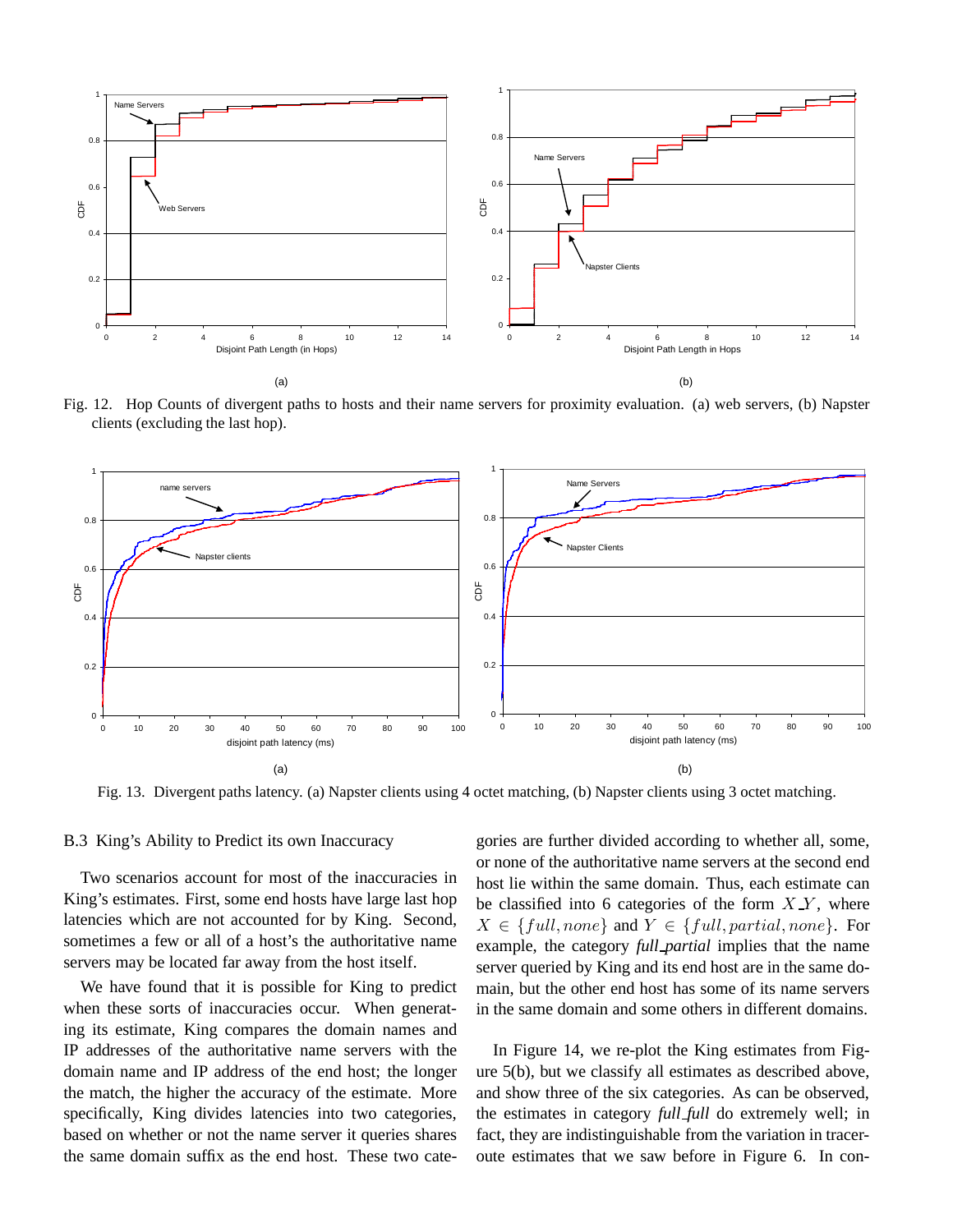

Fig. 14. Accuracy of King as a function of its self-diagnostic ability.

trast, the estimates in the category *none none* do noticeably worse. This implies that King can use these categories as a self-diagnostic, filtering out estimates that are likely to be inaccurate.

## V. APPLICATIONS OF KING

King is a general tool that provides the ability to measure latency between arbitrary end hosts. We believe that the simplicity and accuracy of King will motivate a large number of applications, similar to how *ping* and *traceroute* have been used in a large number of unanticipated fashions. However, in this paper, we focus on the wide-area measurement studies that can benefit from King. They fall into three categories.

1. *Those that require a precise distribution of estimates between many end points, but any endpoint may be chosen:* If we have the freedom to select end points, by only considering name servers, King could generate extremely accurate latency estimates. Most of the measurement studies that we have previously mentioned [19], [15], [17] fall under this category.

2. *Those that require a precise distribution of estimates between a large number of specific end points:* For such studies, it is important that the overall distribution of the estimates is accurate even if occasional individual estimates are wrong. For example, King can be used to verify a widely held belief that topology-unaware peer-topeer overlays (such as that of Gnutella) result in inefficient overlays with links between nodes that are far apart in the Internet.

3. *Those that require precise estimates of specific end points:* This is the most challenging class of measurement studies to satisfy and one has to be cautious when using King for them. Although King's estimates have better precision than existing techniques like IDMaps in general, occasionally estimates have high inaccuracy. King's ability to identify inaccuracies in its estimates could be used effectively in such scenarios.

## *A. Detour on a Large Scale*

As an example of King's usefulness, we duplicated an earlier study (Detour) into the optimality of Internet routing paths [19], [5]. Studies such as this one have been hindered by the fact that they required control over participating end hosts in many different administrative domains, limiting the scale at which the study could be performed. In the original Detour study [5], the authors used only 43 publicly available traceroute servers as their end hosts. Similarly, in the IP2Geo study [15], the authors studied the correlation between the geographical locations of hosts and their IP latencies, but they only controlled a few tens of hosts in cooperating universities.

The Detour study demonstrated that Internet routing paths suffer from inefficiencies, due to non-optimal routing policy decisions at ISPs [22]. Policy decisions, such as private peering agreements, result in alternate paths (referred to as *detours*) that have shorter latency than the directly routed path between two end hosts. We performed the same measurements as in the Detour study, but we used 193x193 pairs of geographically distributed authoritative name servers as our end points, rather than the 43x43 pairs of traceroute servers used in the original study.

We could select our end hosts in two ways. The first option was to select any authoritative name servers that support recursive queries and use the "complex technique" described in Section II-C. The second option was to select authoritative name servers that share at least 3 octets of their IP address with all other authoritative name servers for their domain, and use the simpler version of King. We chose the latter option. For higher accuracy, we collected the latencies between the 193 hosts a total of 8 times on 4 consecutive days, and filtered noisy estimates. Each collection run took under 4 hours using a single client machine.

Figure 15 shows the CDF of the ratio of mean latency of the actual path to the mean latency of the best alternate path. Ideally, one would want the actual path to be the shortest path. However, as we can see, 40% of the paths have more efficient detours. For about 17% of such paths, the alternate paths shaved off 25 milliseconds or more. Our results are similar to those observed in the Detour study [19], but King helped us validate them on a larger scale.